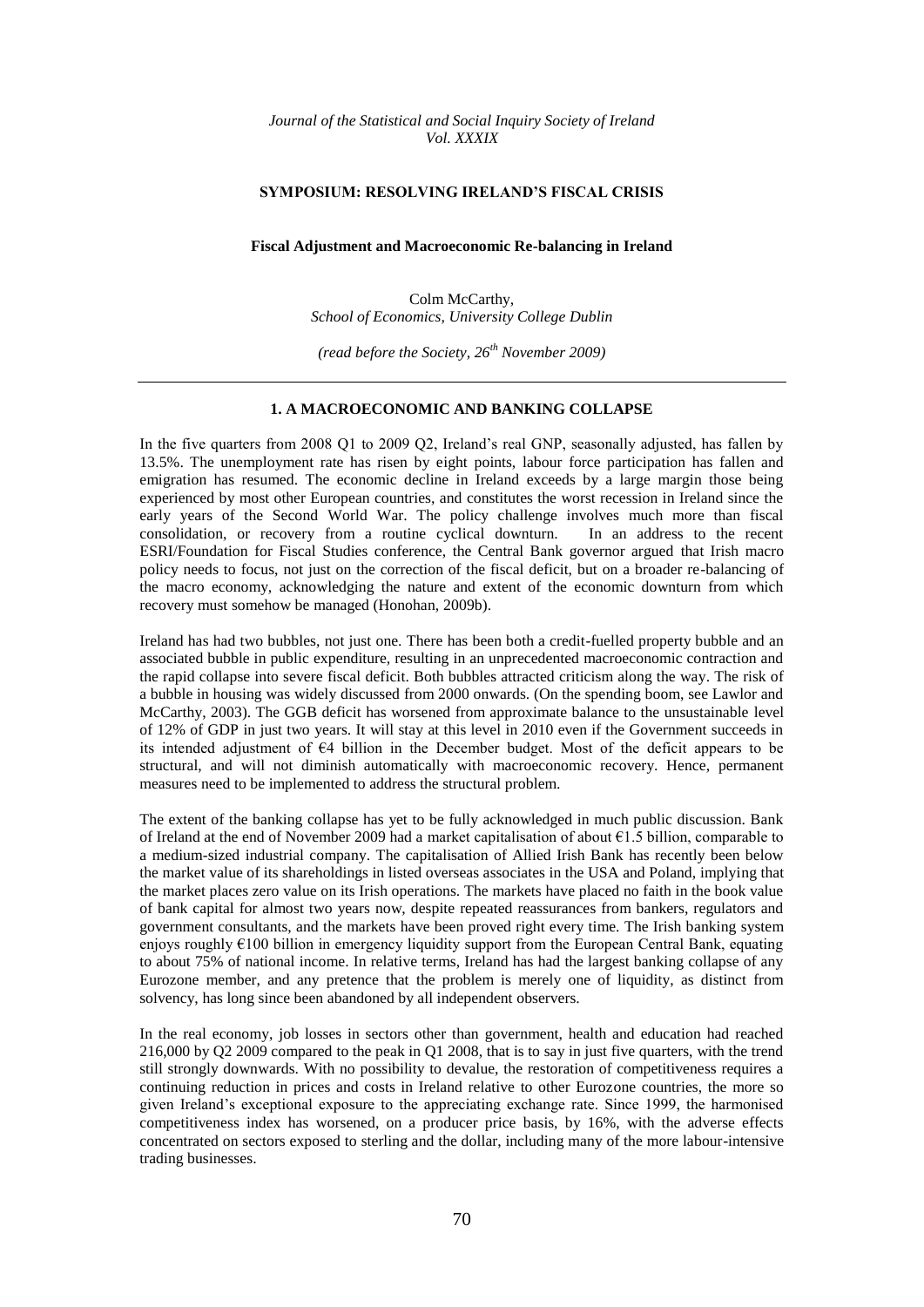## **2. FISCAL CONSOLIDATION – ENHANCING GOVERNMENT REVENUE**

The budget due on December  $9<sup>th</sup>$  will contain the fifth set of budgetary actions since July 2008, and it is salutary to note that the combined effect of these actions will have achieved no more than a containment of the GGB deficit to 12% of GDP next year. Tax revenue will reach about €32 billion this year, roughly 24% of GNP, according to the Pre-Budget Outlook (Department of Finance, 2009b).<sup>1</sup> Gross current revenue (including payroll taxes and some other items) will be about 30% of GNP, down from a peak of 40% in 1988 and 35% in 2006 and 2007. Revenue from stamp duties, capital gains taxes and corporation tax will likely be weak for several years to come – most financial companies, including IFSC companies, will have carry-forward tax losses for the foreseeable future, there will likely be modest realised capital gains, and some companies may be able to reclaim tax already paid. On the other hand there should be recovery in some tax heads in due course as private sector balance sheets are re-built, purchase taxes on cars being an example.

The balance between tax increases and expenditure reductions, as well as their composition and the desirable time-scale for fiscal consolidation, have dominated discussions of budgetary policy options. On time-scale, there is no evidence internationally nor from Ireland"s experience in the 1980s which points to a drawn-out adjustment (Lane, 2009). If a deficit of 12% of GDP, and prospectively of 14 to 15% of GNP, is to be closed, it should be clear that the likely solution is a reduction in the public spending share of GNP and an increase in the government revenue share. Note that permanent tax and spending actions are required to address a structural deficit.

Increasing government revenue relative to GNP can be achieved in a variety of ways, and not just by increasing rates of tax. There are in any event severe constraints on the freedom of manoeuvre of government in tax policy, defined by the tax policies of neighbouring, and even of more distant, jurisdictions. Most indirect taxes do not display sizeable "headroom" against the UK rates, and direct taxes on earned income have already been increased significantly. There are two discretionary actions which might be considered in order to enhance the revenue share, without further increases in rates of tax.

#### *Tax Credits and Allowances.*

The current Irish tax code keeps substantial numbers of lower-income workers out of liability for income tax. Some view this as a problem, although it can just as readily be seen as an achievement. The price level, as measured by the CPI, has fallen 6.6% since the budget of October 2008, and the HICP, which I prefer, by just under 3%. These decreases have been cited by the recent spending review (Department of Finance, 2009a), and by the Minister for Finance, as justification for reductions in pay and in various categories of public spending. But on the tax side, they constitute a compelling case for a reduction in tax credits and allowances. The Exchequer is now suffering from negative fiscal drag, and those below the income tax threshold in late 2009 include people whose real income has risen over the past year. The rising price level was regularly invoked over the last decade as support for increases in tax credits and allowances, and there is no logical case for ignoring the fall in prices as it affects real tax burdens when it is relied upon to support expenditure reductions.

#### *Disposing of Intangible State Assets*

The State from time to time disposes of intangible State assets, such as

- (i) rights to the radio-magnetic spectrum, used by mobile phone companies, radio stations, TV stations, commercial and State organizations with wireless communications systems;
- (ii) permits to emit carbon dioxide, used by large industrial companies and electric power generators;
- (iii) mineral and hydrocarbon exploration licenses;
- (iv) fishing quotas and some extra-EU import quotas

It has been the practice in Ireland to allocate these scarce commercial assets for a fixed time-period after which a new allocation is made. They are distributed either for free, or at a nominal or low price

 1 I prefer GNP to GDP as a denominator for fiscal ratios, see appendix.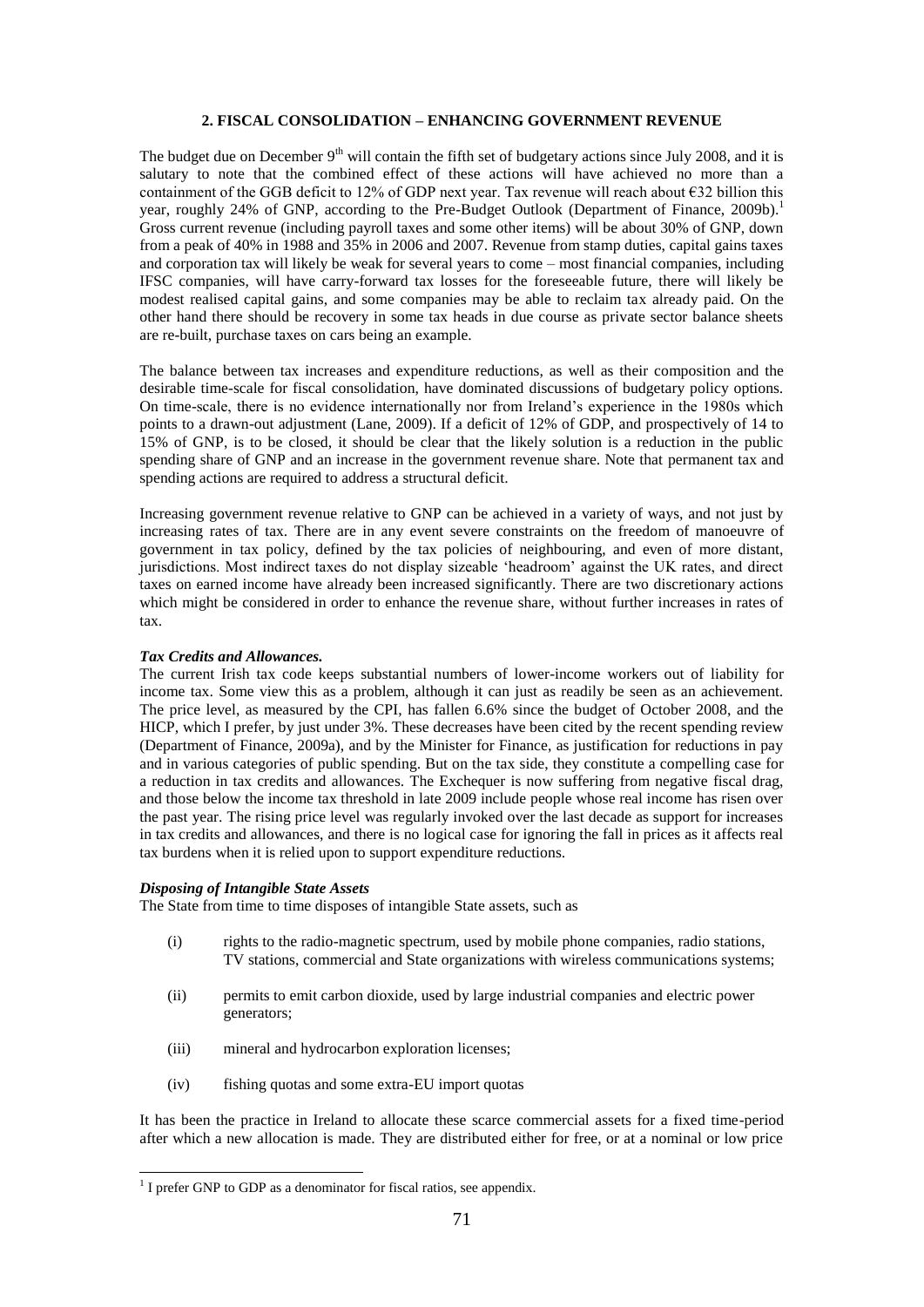unrelated to their commercial value. Allocation is by administrative procedure, usually a formal beauty contest. These beauty contests are fiercely contested, since the assets are being offered below market value.

There has been controversy about these allocations, including allegations of corruption. The alternative is to allocate by auction, where the highest bidder wins. This has three advantages. The State maximizes its revenue. The highest bidder wins, meaning that economic efficiency is enhanced – the asset ends up in its highest-value use. Finally the process is transparent, and scope for corruption, or for allegations of corruption, eliminated. Allegations of corruption are more likely from disappointed beauty contestants than from under-bidders (McCarthy, 2003).

Most European countries, and the USA, allocate by auction. The most significant items include emission permits, where Ireland has allocated for free but the UK has announced that the next allocation will include an auction component and the Irish government should follow suit at the earliest feasible date. Ireland disposed of mobile phone licenses at well below value, and virtually all were subsequently re-sold at higher prices. Radio licenses have also been re-sold at substantial profit in some cases. The Department of Finance should prepare a policy paper on the issue, which should list all of the intangible asset disposals which arise, discuss the methods currently used, and consider the auction alternative. Note that the resultant revenues would be recurring and not once-off. Finally, should the auction route be chosen in order to maximize revenue, care needs to be taken in auction design: there is now extensive international experience with auctions, and some designs work better than others.

# **3. FISCAL CONSOLIDATION – REDUCING GOVERNMENT SPENDING**

In addition to the measures contained in the report of An Bord Snip, government is considering two expenditure policy matters which were outside its remit. The first concerns rates of pay in the public service and the second the capital spending programme.

### *Public Service Pensions and the NPRF*

The pay bill includes pensions, and there is a substantial medium-term problem highlighted in the recent report of the Comptroller and Auditor-General (2009). Unfunded accrued liabilities stood at  $\epsilon$ 108 billion at end 2008, and the annual cash cost is expected to approximately quadruple as a percentage of GNP over the next fifty years. Most Irish public service pensions are final salary, unfunded pay-as-you-go schemes. It is time to consider whether the State should now close its final salary pension schemes and move to a defined-contribution, pre-funded, model, as is happening throughout the private sector. As well as helping to regularise the public finances, this move would improve mobility between the public and private sectors and re-integrate the national labour market. It would also prevent the emergence of a two-tier system of retirement income provision, to go with our two-tier health service.

The C and AG"s report mentions assets in the National Pension Reserve Fund as a kind of offset to the pension liabilities. The NPRF is a long-short hedge fund, short bonds and long equities, and not a sovereign wealth fund comparable to those operated by Norway and several oil-rich states in the Arabian Gulf. Every  $\epsilon$ 1 in the Fund has a counterpart in the Exchequer debt. The government does not plan to borrow any further money to invest in equities, and the Fund should now be wound down: the carrying cost of the Fund has risen substantially in the last two years in line with the premium on Irish government debt, and to persist with it adds gratuitously to the volatility of the government"s net financial position.

### *The Capital Programme*

Some projects in the National Development Plan are backlog-elimination, some are capacityenhancing, while some are Bubble left-overs which lacked any compelling economic justification, even when Exchequer resources appeared to be unconstrained. The backlog-elimination projects should be left in place if they can be financed.

The capacity enhancing projects should be deferred, given the extent of the collapse in economic activity. The Bubble left-overs should never have been there in the first place, and the crisis presents the opportunity to delete them from the programme.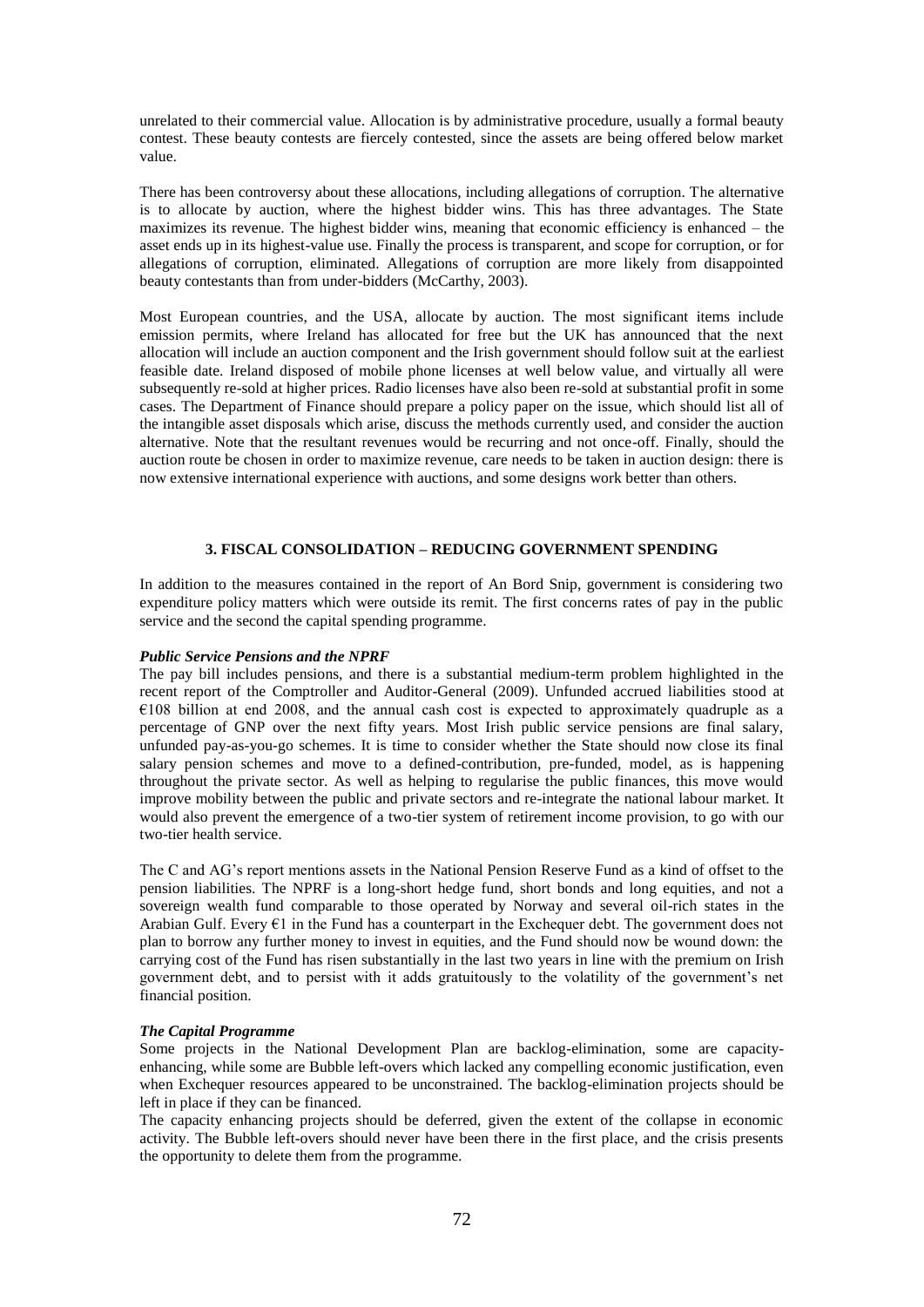It is instructive to put some numbers on the economic slowdown and its implications for capacityenhancing projects. Given the severity and likely duration of the downturn, it is critical to allow for a major *phase shift* in the path of real GDP, and hence in the path of capacity requirements. At the time the NDP was prepared, longer-term forecasts were for GDP to grow 4 to 4.5%. Assume it was 4.25%. In 2008, real GDP fell 3% and a further fall of 7% appears likely for 2009. Recent forecasts suggest a path along these lines:  $2010, -1\%$ ,  $2011, +3\%$ , with  $+4\%$  in both 2012 and 2013. In the table below, the NDP assumption is compared with what now seems likely.

|      | Volume | <b>Assumed NDP</b><br>% Chg |        | <b>Actual/Current Forecast</b><br>Volume | $%$ Chg |
|------|--------|-----------------------------|--------|------------------------------------------|---------|
| 2007 | 100.00 |                             | 100.00 | .                                        |         |
| 2008 | 104.25 | 4.25                        | 97.00  | $-3.00$                                  |         |
| 2009 | 108.68 | 4.25                        | 90.21  | $-7.00$                                  |         |
| 2010 | 113.30 | 4.25                        | 89.31  | $-1.00$                                  |         |
| 2011 | 118.11 | 4.25                        | 91.99  | $+3.00$                                  |         |
| 2012 | 123.13 | 4.25                        | 95.67  | $+4.00$                                  |         |
| 2013 | 128.36 | 4.25                        | 99.49  | $+4.00$                                  |         |

## **Table 1: GDP Volumes Assumed in NDP, versus Current Forecast**

The loss in output equals a phase-shift of about seven years. *Real GDP in 2013 will be only about 78% of the 'NDP' value,* and there will have been zero growth from 2007. Had the NDP planners known this, the NDP would have deferred the capacity-enhancing projects at least to 2011 or 2012. There would hardly be any expenditure on them at the moment. I suspect this prospective *phase shift* is bigger than people have allowed for, as the recent controversy over paying for the new terminal at Dublin Airport has illustrated. The reduction in tender prices, up to 30% on some reports, reinforces the point. Of course, some capacity requirements relate to metrics other than GDP, such as population in certain age groups. Population may already be falling (emigration seems to be running at an annual rate of 30,000 or so in recent quarters, and could even be offsetting the natural increase). Projections need to be re-worked in these areas also.

There has been a tendency to over-protect the capital programme in recent public discussion, in a context where it is clear that project appraisal had become politicised. If project appraisal has been a failure there is no point to an intensification of whatever procedures have failed. The practice of entrusting project appraisals to consultants selected, and paid for, by the project champions (government departments, state agencies, quangoes, even lobby groups with access to Exchequer subvention) has hopefully been discredited, along with the potentially useful technique of cost-benefit analysis. Cost benefit in Ireland appears at times to have become a branch of the public relations industry. It is time to set up a unit in the Department of Finance to undertake, either directly or through consultants chosen by Finance, appraisals of all projects over a specified value. Projects need champions, but they should be entitled only to make submissions to the evaluation process. Appraisals would be public documents, and should be laid before the Dáil.

## **4. RE-BALANCING THE MACRO-ECONOMY**

If we assume that real GDP will have re-attained the 2007 level by 2013, and that the fiscal deficit will be back under control, it does not follow that the rest of the economy will look at all like it did in the final Bubble year. Indeed it cannot, unless someone can be found to finance another Bubble. In 2007, the Irish economy had a construction sector which had become far too large, a bursting credit bubble, serious competitiveness problems and an emerging fiscal crisis. This was not a good place to be, and there should be no nostalgia for 2007. Fiscal ratios with the revenue/GNP figure higher, and the ratio of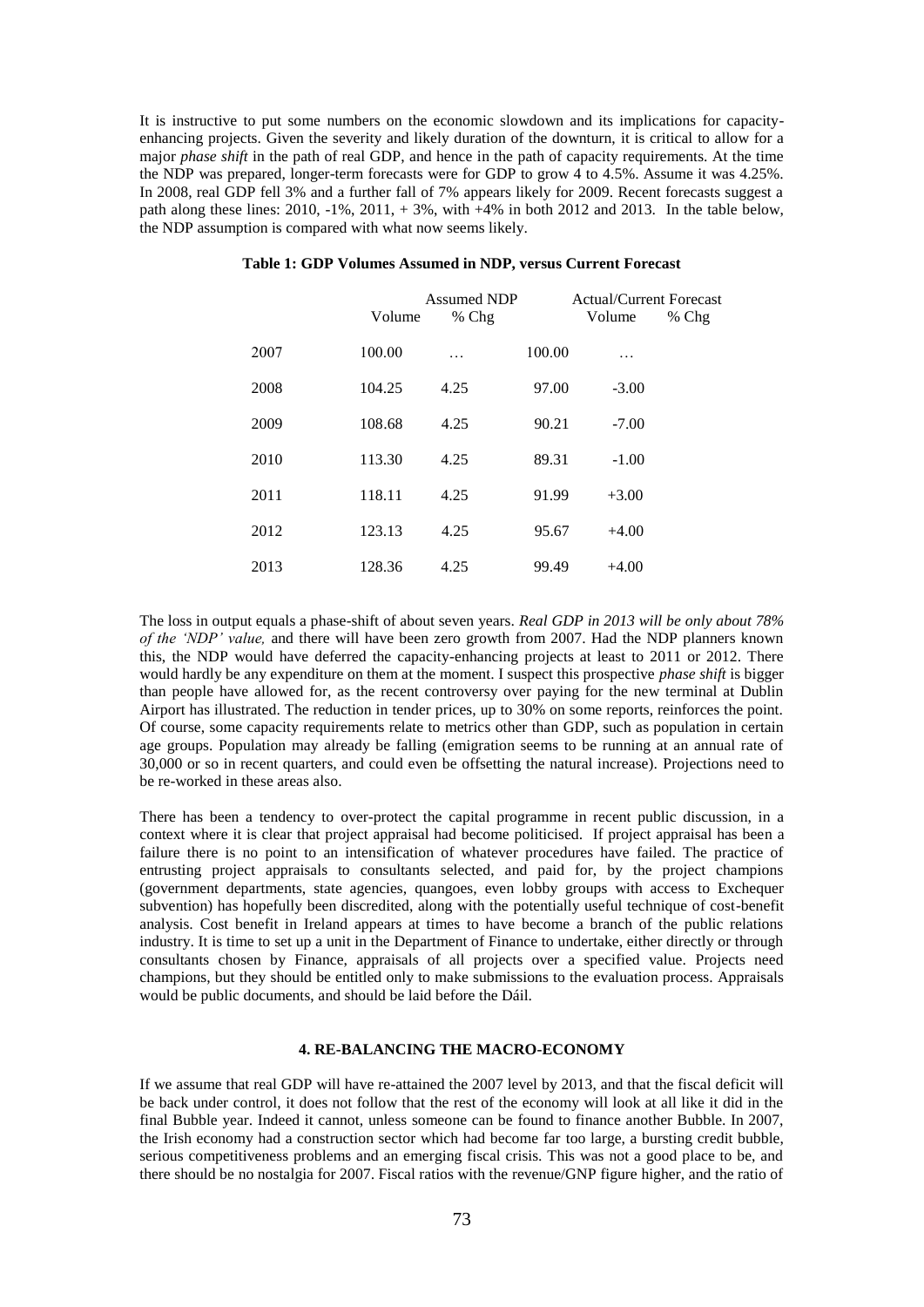non-interest spending to GNP substantially lower, are both likely and desirable, but the rest of the economy needs to be re-engineered.

|                   |        |         |         |         | Tot Emp Construction 'Public' Emp 'Private' Emp Public as % Private |
|-------------------|--------|---------|---------|---------|---------------------------------------------------------------------|
| Q1 04             | 1838.3 | 190.2   | 380.3   | 1458.0  | 26.1                                                                |
| Q1 05             | 1927.8 | 225.1   | 399.6   | 1528.2  | 26.1                                                                |
| Q1 06             | 2021.2 | 247.1   | 430.8   | 1590.4  | 27.1                                                                |
| Q1 07             | 2102.0 | 269.2   | 452.6   | 1649.4  | 27.4                                                                |
| Q2 07             | 2119.6 | 272.8   | 452.7   | 1666.9  | 27.2                                                                |
| Q3 07             | 2131.3 | 265.4   | 462.3   | 1669.0  | 27.7                                                                |
| Q4 07             | 2136.4 | 261.2   | 461.4   | 1675.0  | 27.5                                                                |
| Q1 08             | 2139.5 | 254.1   | 462.9   | 1676.6  | 27.6                                                                |
| Q2 08             | 2119.1 | 244.7   | 468.7   | 1650.4  | 28.4                                                                |
| Q3 08             | 2088.8 | 230.0   | 471.1   | 1617.7  | 29.1                                                                |
| Q4 08             | 2050.4 | 213.4   | 484.2   | 1566.2  | 30.9                                                                |
| Q1 09             | 1981.2 | 181.5   | 479.7   | 1501.5  | 31.9                                                                |
| Q <sub>2</sub> 09 | 1944.9 | 158.0   | 484.8   | 1460.1  | 33.2                                                                |
| Chg $% v$         |        |         |         |         |                                                                     |
| Peak              | $-9.1$ | $-42.1$ | $0.0\,$ | $-12.9$ | 0.0                                                                 |

**Table 2: Sectoral Employment Trends (seasonally adjusted)**

Source: Table 3, QNHS for Q2 2009[, www.cso.ie.](http://www.cso.ie/)

Public: NACE O (Public Administration and Defence, Compulsory Social Security), P (Education), and Q (Human Health and Social Work). Private: Total - OPQ.

Recent developments in sectoral employment totals are instructive in this regard. The three sectors Public Administration, Education and Health exceed in aggregate the known totals for public employment, but contain most of it, plus some people nominally in the private sector but employed with the aid of public financial support. All three sectors produce largely non-tradable services. Employment in these sectors was still rising to Q2 2009, and had reached one-third of employment in the private economy, versus a little over one-quarter a few years back. Since macroeconomic adjustment requires an improvement in the external position, through an internal devaluation, this must result in a shift of resources into tradable sectors, including labour resources. In practise this means a shift into private sectors other than construction, where it is likely that employment will continue to fall for some time. Pay reductions in these three sectors should be seen as part of the adjustment process.

A successful internal devaluation needs to extend beyond pay reductions, to include utility charges, local authority charges and professional fees. Property costs need to adjust downwards too, reflecting the enormous excess supply of residential and commercial property.

In this connection, it is wrong to argue that the public service pension levy was identical to a pay cut in macroeconomic terms. It feels that way of course for those on the receiving end, but, unlike a pay cut, it did not extend to those already retired, and there is less likelihood of a demonstration effect into private sector pay determination.

# **5. RE-BUILDING THE BANKING SYSTEM**

The Irish banks got into trouble for three reasons. Balance sheet expansion was too rapid, and financed to an excessive degree by inter-bank and other foreign borrowing; the loan portfolio became concentrated into the property and construction sectors, and into residential mortgages; and the lending went bad, exposing rapidly the weakness in capital structure and liability management (Honohan (2009a)). For example, the net foreign liability of the Irish banks grew from 10% of GDP in 2003 to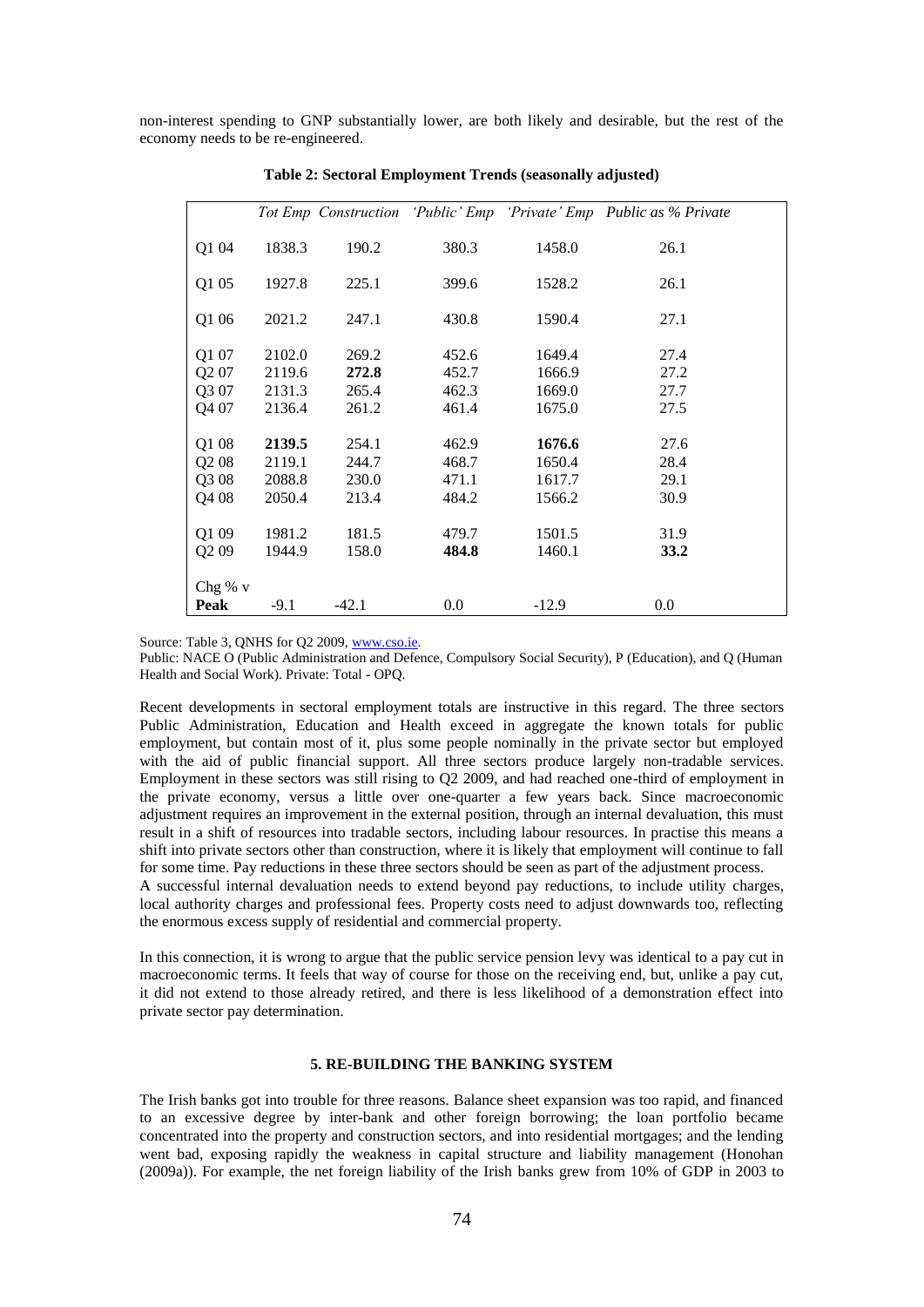60% in 2008 as they continued to lend into what had been repeatedly identified by independent commentators as a speculative property bubble. The subsequent collapse was precipitated by the failure of US bank Lehman Brothers, which some in the Irish banking industry continue to perceive as a causative factor. The Irish banks were so over-lent into the bubble that their net worth was likely to evaporate as soon as the bubble burst, as it was always bound to do. The failure of the regulatory and supervisory authorities in Ireland to see what was coming, and the failure of bank boards and management to exercise greater prudence, have yet to be subjected to public investigation.

The Government chose, in September 2008, to guarantee bank deposits, senior debt and even some categories of explicitly subordinated debt, a guarantee which runs out in September 2010. The legislation establishing an asset management agency, NAMA, is now on the statute book, and will see the liquidity problems of the banks ameliorated through the purchase by the state of impaired loan assets. Liquidity problems could however persist post-NAMA, particularly if the wind-down of liquidity provision by the European Central Bank proceeds quickly. But most industry observers believe that solvency issues remain, acute in some cases, and that the Irish banks need to be recapitalised to substantial degree.

Of the two most seriously damaged banks, Irish Nationwide (remarkably, a building society with only a small portion of residential mortgages in its portfolio) and Anglo Irish, acquired systemic importance only through expansion to a scale which threatened the system as a whole and both could be wound down. The rest, including Bank of Ireland and Allied Irish, will end up with much smaller balance sheets and new shareholders.

Either of these large banks could end up too big to save, from the standpoint of an over-extended Irish Exchequer, should they get into further trouble in future years, and there is an urgent requirement for a Bank Resolution Act to deal with future problems in the sector. Such an Act, had it been available, would have helped to minimise taxpayer exposure to the costs of the bank rescue in September 2008, although it is fair to acknowledge that Ireland was not alone in lacking suitable statutory powers to seize and re-structure failing banks. The UK legislation passed earlier this year could serve as a model (Brierley (2009)).

Starting from here, we need to address deficiencies in bank capital quickly, re-visit the position of bond-holders in the Irish banks when the guarantee comes to be renewed, as realistically it must; and enact a bank resolution regime. Public acceptance of the need for austerity would benefit from a comprehensive public inquiry, perhaps through the Joint Oireachtas Committee on Finance or the Public Accounts Committee, into the collapse of the Irish banking industry.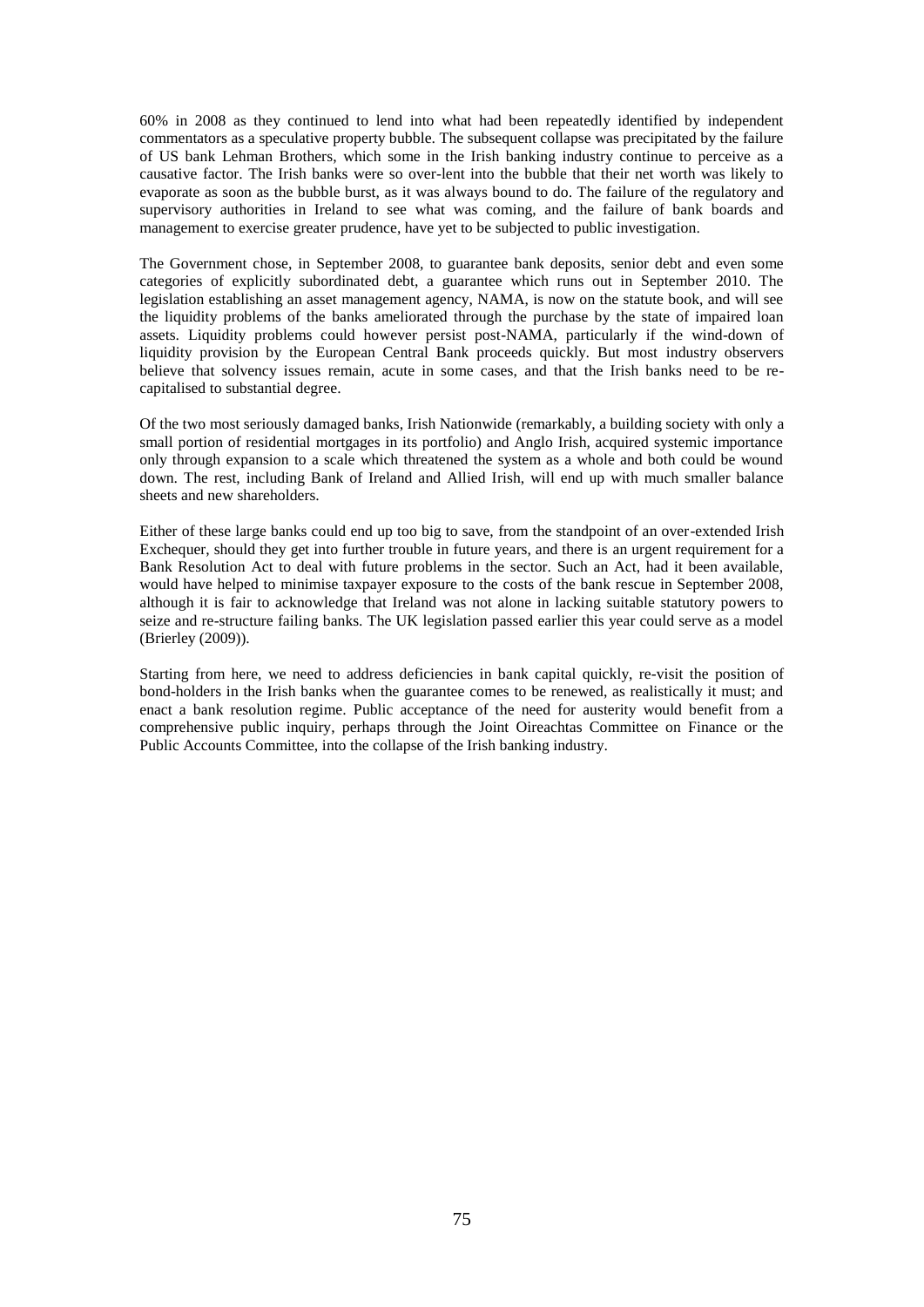# **APPENDIX: CHOICE OF DENOMINATOR FOR FISCAL RATIOS**

It is conventional internationally to express fiscal ratios (tax or total government revenue, current or total expenditure, various debt and deficit measures) as a percentage of GDP, a geographical output concept. GDP answers the question "how much output is produced annually in China?" The EU"s Stability and Growth Pact explicitly employs GDP as the denominator for debt and deficit ratios, and organisations such as the IMF and OECD routinely make international comparisons, and do fiscal policy analysis, with GDP as the denominator.

The alternatives are GNP, GNI (gross national income), or GNDI (gross national disposable income). They are related as follows:

GDP plus/minus factor payments abroad  $=$  GNP

GNP plus/minus other current payments abroad (eg EU taxes/subsidies) =  $GNI$ ;

GNI plus/minus other international transfers (foreign aid, emigrants' remittances, net EU transfers) = GNDI.

There are many countries where the differences between these aggregates are minor. A country with a small net creditor/debtor position, small foreign sector, will have GDP roughly = GNP roughly = GNI, and if it is not a big aid giver or receiver, and has small migrants' remittances, GNDI will be similar too.

Ireland is not such a country. Factor payments abroad are substantial and both emigrants" remittances and outward aid flows have been rising recently. So income is less than output and the choice of denominator matters.

Some figures for the ratio of GNI to GDP for European countries are shown in the table. The Euro-area average is 99.3%. Most countries are in a range of a few points either side of 100, with just four out of twenty below 96. Just two, Luxembourg and Ireland, are below 90. In both cases, there are substantial annual net outflows in the form of factor payments, mainly returns on foreign capital. At least for comparative purposes across European countries, it matters which denominator is chosen in Ireland.

| Austria   | 98.4  | Hungary            | 93.3 | Slovenia       | 97.7  |
|-----------|-------|--------------------|------|----------------|-------|
| Belgium   | 100.4 | <b>Ireland</b>     | 85.8 | Spain          | 97.3  |
| Czech Rep | 92.5  | Italy              | 98.5 | Sweden         | 102.2 |
| Denmark   | 101.8 | Luxembourg         | 75.5 | United Kingdom | 102.1 |
| Finland   | 99.8  | <b>Netherlands</b> | 97.4 |                |       |
| France    | 100.7 | Poland (2007)      | 96.4 | Euro Area      | 99.3  |
| Germany   | 101.7 | Portugal           | 96.0 |                |       |
| Greece    | 96.7  | Slovakia           | 97.5 | Source: OECD.  |       |

**Table 3: Ratios of Gross National Income to Gross Domestic Product, 2008**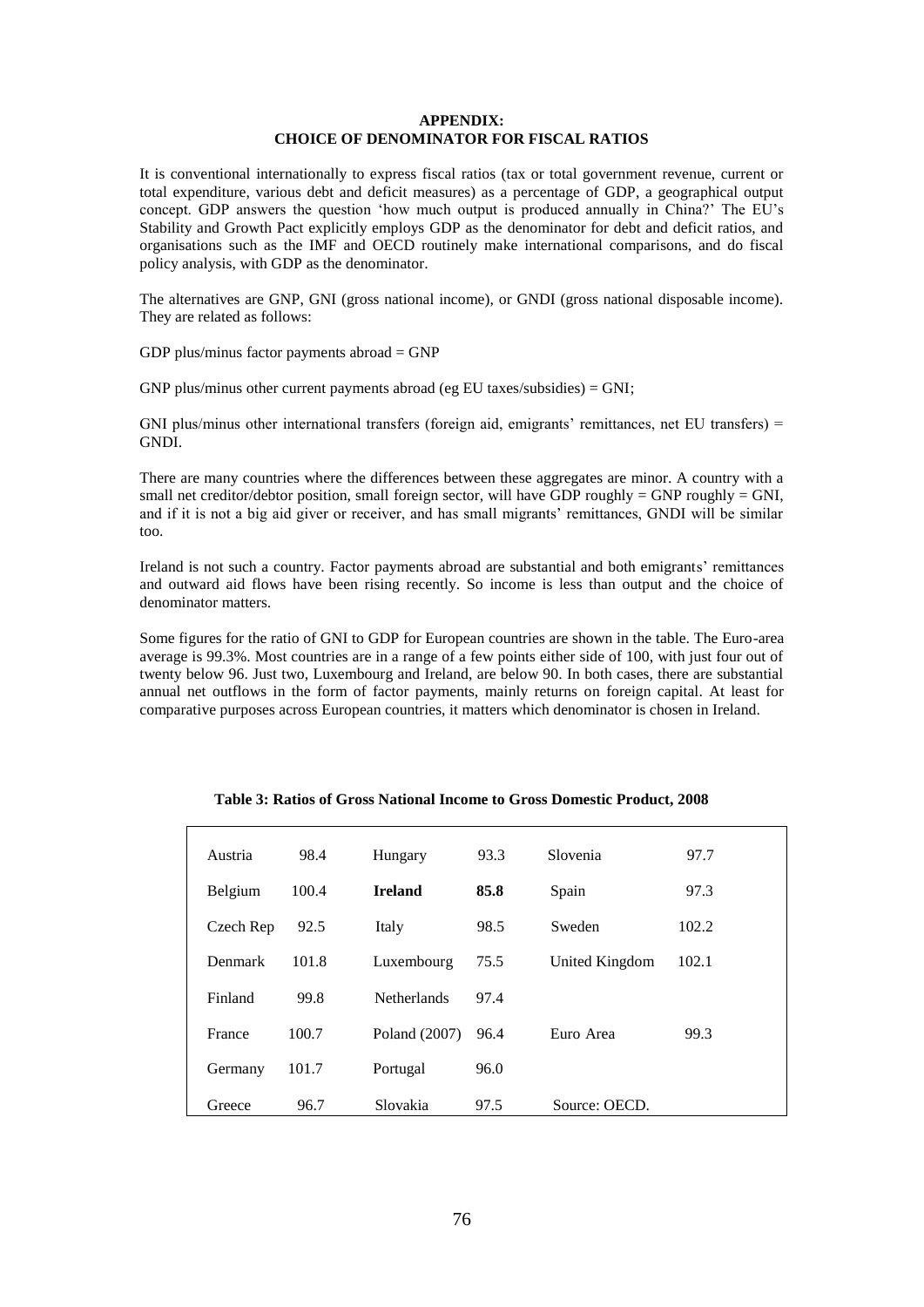It also matters when looking at long time-series, since the relationship between the competing denominators has been shifting. Up to the mid-1970s, GNP and GDP were roughly equal, for example, and GNP was about 90% of GDP through the late 1980s and up to the mid-1990s. It has recently fluctuated about 85%. Recent trends in the income measures, as a percentage of GDP, are shown in the next table.

|        | 1995   2000 2001 2002 2003 2004 2005 2006 2007 2008 |  |  |                                                   |  |  |  |  |  |
|--------|-----------------------------------------------------|--|--|---------------------------------------------------|--|--|--|--|--|
| GNP    |                                                     |  |  | 88.4 85.2 83.8 81.8 84.5 84.7 84.6 86.3 85.0 85.0 |  |  |  |  |  |
| - GNI  |                                                     |  |  | 90.2 86.2 84.5 83.0 85.5 85.6 85.8 87.0 85.6 85.8 |  |  |  |  |  |
| - GNDI | 91.1 86.1 83.9 82.4 84.8 84.9 84.8 86.0 84.5 84.4   |  |  |                                                   |  |  |  |  |  |
|        |                                                     |  |  |                                                   |  |  |  |  |  |

**Table 4: Alternative Income Measures as % of GDP, Ireland**.

All three ratios fell sharply from 1995 to 2000, oscillated to 2006 and have slipped again in the last couple of years.

In the context of assessing fiscal policy, and in particular of the credibility of fiscal consolidation programmes, the critical issue is taxable capacity. The best denominator for fiscal ratios, in this view, is the one closest to the tax base. Interestingly, member states pay contributions to the EU budget based on GNI, although the EU uses the output measure GDP for fiscal ratios under the Stability and Growth Pact. This when it comes to levying the EU"s "tax" on members, GDP is abandoned. In supporting a contention that Irish public spending has been low compared to European averages, Karl Whelan (2009) favours GDP as the fiscal denominator. Noting that not everyone agrees, he states (in footnote 8):

*'Another argument is that GNP rather than GDP should be used for such comparisons. I disagree with these arguments because all income produced in Ireland is eligible for taxation by the Irish government.'* 

Output produced in Ireland does not translate into income available to Irish taxable entities though. A portion of GDP (corporate profits much of which are ultimately expatriated) are nominally subject to tax at 12.5% (it is not clear that all are actually taxed at this rate), but most tax revenue comes from income, payroll and expenditure taxes. These are probably best proxied by GNDI. If a choice has to be made between GNP and GDP, GNP is far closer to GNDI. Whelan"s point that "….all income produced in Ireland is eligible for taxation by the Irish government' is true but not operationally significant: the excess of GDP over GNP is taxed only a little, and it is not clear that an increase in the rate of tax (on currently expatriated corporate profits) would yield extra revenue. Of course, the best way to do taxable-capacity analysis is through a fully articulated model of tax revenues, and the ESRI model embeds a detailed revenue specification. Fiscal ratios are shorthand at best.